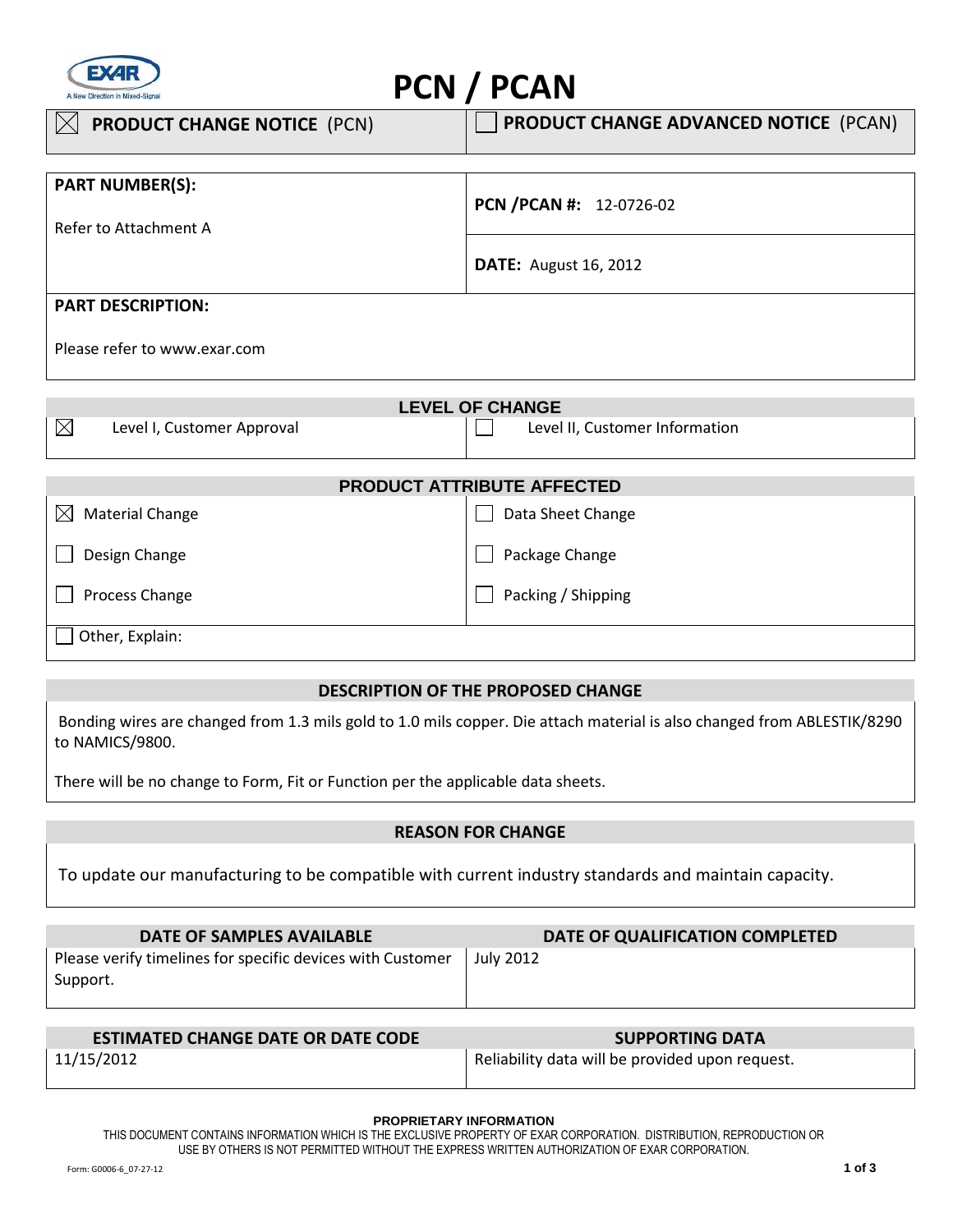

## **PERSON TO CONTACT WITH QUESTIONS:**

#### **LISA BEDARD**

Exar Corporation 1 Holiday Avenue West Tower, Suite 450 Pointe-Claire, Quebec H9R 5N3 Tel: (514) 429-1010 ext. 210 Fax: (514) 695-2548) Lisa.bedard@exar.com

# **Please acknowledge receipt of this PCN.**

# *Acknowledged:*

\_\_\_\_\_\_\_\_\_\_\_\_\_\_\_\_\_\_\_\_\_\_\_\_\_\_\_\_\_

\_\_\_\_\_\_\_\_\_\_\_\_\_\_\_\_\_\_\_\_\_\_

\_\_\_\_\_\_\_\_\_\_\_\_\_\_\_\_\_\_\_\_\_\_

\_\_\_\_\_\_\_\_\_\_\_\_\_\_\_\_\_\_\_\_\_\_

\_\_\_\_\_\_\_\_\_\_\_\_\_\_\_\_\_\_\_\_\_\_

**Signature** 

**Printed Name** 

**Company** 

**Title** 

**Date** 

|  |  | Approved $\Box$ Not Approved $\Box$ (Approved/Not Approved section not applicable and should be removed for all Level II PCNs) |
|--|--|--------------------------------------------------------------------------------------------------------------------------------|
|--|--|--------------------------------------------------------------------------------------------------------------------------------|

**Comments**: \_\_\_\_\_\_\_\_\_\_\_\_\_\_\_\_\_\_\_\_\_\_\_\_\_\_\_\_\_\_\_\_\_\_\_\_\_\_\_\_\_\_\_\_\_\_\_\_\_\_\_\_\_\_\_\_\_\_\_\_\_\_\_\_\_\_

#### **PROPRIETARY INFORMATION**

THIS DOCUMENT CONTAINS INFORMATION WHICH IS THE EXCLUSIVE PROPERTY OF EXAR CORPORATION. DISTRIBUTION, REPRODUCTION OR USE BY OTHERS IS NOT PERMITTED WITHOUT THE EXPRESS WRITTEN AUTHORIZATION OF EXAR CORPORATION.